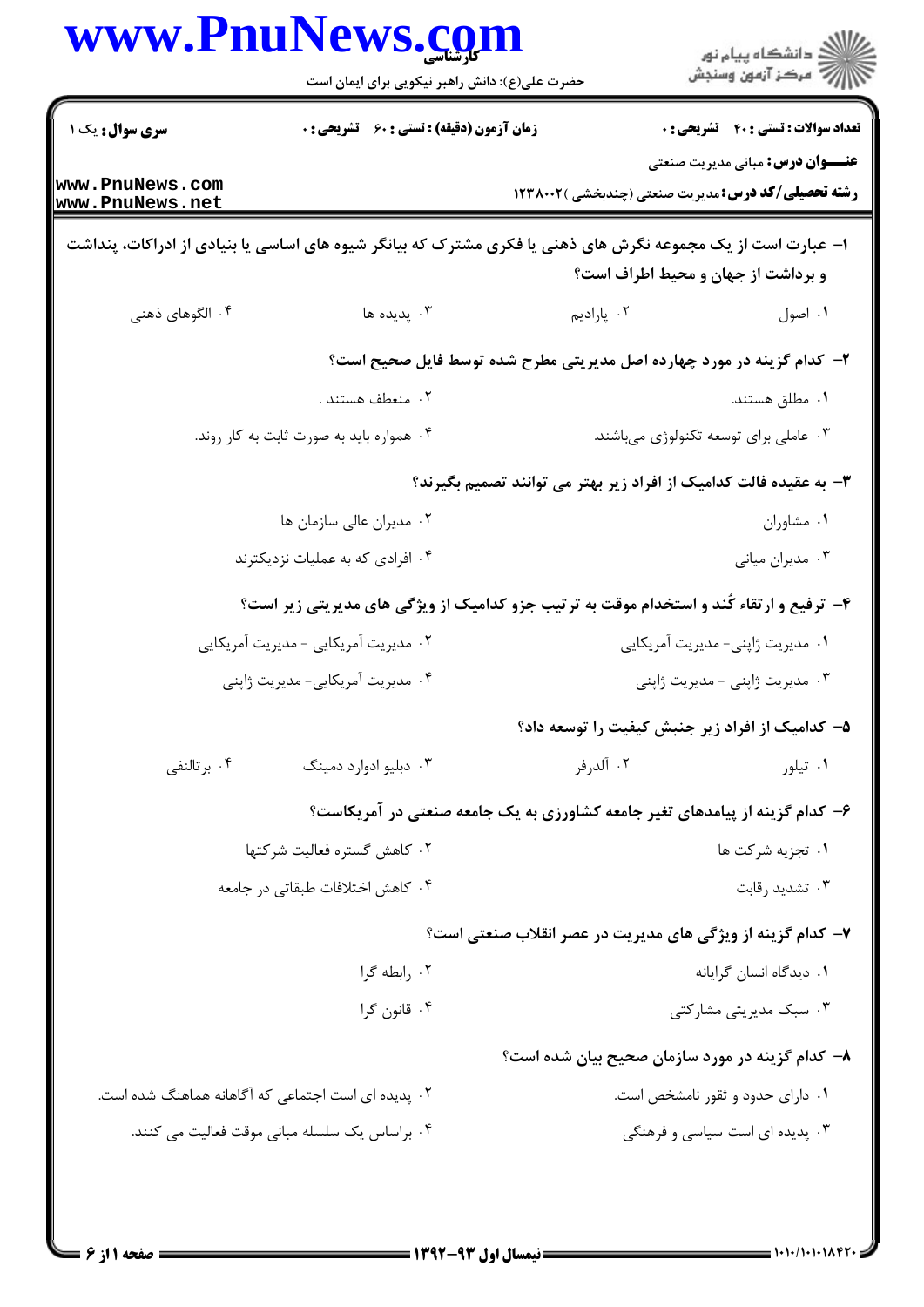|                                    | www.PnuNews.com<br>حضرت علی(ع): دانش راهبر نیکویی برای ایمان است |                                                             | ڪ دانشڪاه پيا <sub>م</sub> نور<br>∕ <sup>7</sup> مرڪز آزمون وسنڊش                                    |  |  |
|------------------------------------|------------------------------------------------------------------|-------------------------------------------------------------|------------------------------------------------------------------------------------------------------|--|--|
| <b>سری سوال : ۱ یک</b>             | <b>زمان آزمون (دقیقه) : تستی : 60 ٪ تشریحی : 0</b>               |                                                             | <b>تعداد سوالات : تستي : 40 - تشريحي : 0</b>                                                         |  |  |
| www.PnuNews.com<br>www.PnuNews.net |                                                                  |                                                             | <b>عنـــوان درس:</b> مبانی مدیریت صنعتی<br><b>رشته تحصیلی/کد درس:</b> مدیریت صنعتی (چندبخشی )۱۲۳۸۰۰۲ |  |  |
|                                    |                                                                  |                                                             | ۹– کدام صنعت پیشرفت قدرت اقتصادی ژاپن در مقابل ایالات متحده را نشان میدهد؟                           |  |  |
| ۰۴ صنایع خودروسازی                 | ۰۳ صنایع پتروشیمی                                                | ۰۲ صنايع فلزي                                               | ٠١ صنعت هواپيمايي                                                                                    |  |  |
|                                    |                                                                  |                                                             | <b>۱۰</b> - کدام گزینه از ویژگی های الگوی جدید مدیریت صنعتی است؟                                     |  |  |
| ۴. گذشته نگر                       | ۰۳ بهبود کمیت                                                    | ۰۲ کمین کننده فرصت                                          | ۰۱ مشتری گرایی                                                                                       |  |  |
|                                    |                                                                  |                                                             | 11- کدام مورد زیر قدرت اجرایی مدیریت را تشکیل می دهد؟                                                |  |  |
|                                    | ۰۲ مجموعه مهارت های کارکنان                                      |                                                             | ٠١ حمايت مديران ارشد                                                                                 |  |  |
|                                    | ۰۴ قوانين و آيين نامه ها                                         |                                                             | ۰۳ مجموعه مهارت های مدیر                                                                             |  |  |
|                                    |                                                                  |                                                             | ۱۲– کدام گزینه از نکات مورد توافق در مورد استراتژی است؟                                              |  |  |
|                                    |                                                                  |                                                             | ۰۱ استراتژی صرفا آگاهانه است.                                                                        |  |  |
|                                    |                                                                  |                                                             | ۰۲ استراتژی منحصر به سطحی خاصی از سازمان است.                                                        |  |  |
|                                    |                                                                  |                                                             | ۰۳ محتوی استراتژی ساده است.                                                                          |  |  |
|                                    |                                                                  | ۰۴ استراتژی به سازمان و محیط به عنوان دو جز وابسته می نگرد. |                                                                                                      |  |  |
|                                    |                                                                  |                                                             | ۱۳- کدامیک از موارد زیر از ویژگی های سازمانهایی است که دارای سیستم تولید انبوه می باشند؟             |  |  |
|                                    | ۰۲ تجهیزات عمومی                                                 |                                                             | ۰۱ خط تولید نامشخص                                                                                   |  |  |
|                                    | ۰۴ کارگران متخصص و ماهر                                          |                                                             | ۰۳ سرمایه گذاری ثابت خیلی بالا                                                                       |  |  |
|                                    |                                                                  |                                                             | ۱۴- به بخشی از ظرفیت کارخانه اشاره دارد که در آن دوبارهکاریها، آزمایش و بازرسی مجدد اتفاق می افتد؟   |  |  |
| ۰۴ ظرفیت خاموش                     | ۰۳ کارخانه پنهان                                                 | ۰۲ کارخانه خاموش                                            | ۰۱ ظرفیت اسمی                                                                                        |  |  |
|                                    |                                                                  |                                                             | ۱۵- صنایع غذایی و داروسازی به ترتیب از کدام نوع از کارخانه های زیر می باشد؟                          |  |  |
| ۰۴ شیمیایی- شیمیایی                | ۰۳ شیمیایی- مکانیکی                                              | ۰۲ مکانیکی- مکانیکی                                         | ۰۱ مکانیکی- شیمیایی                                                                                  |  |  |
|                                    |                                                                  |                                                             | ۱۶– کدام گزینه به عنوان مهمترین موضوع جانبی در هر کارخانه صنعتی و سیستم تولیدی مطرح است؟             |  |  |
|                                    | ۰۲ کنترل کیفیت                                                   |                                                             | ٠١ اعمال نظم و انظباط و فعاليت هاي نظافتي                                                            |  |  |
|                                    | ۰۴ طراحی سیستم های سخت افزاری                                    |                                                             | ۰۳ برنامه ریزی و نظارت بر تولید                                                                      |  |  |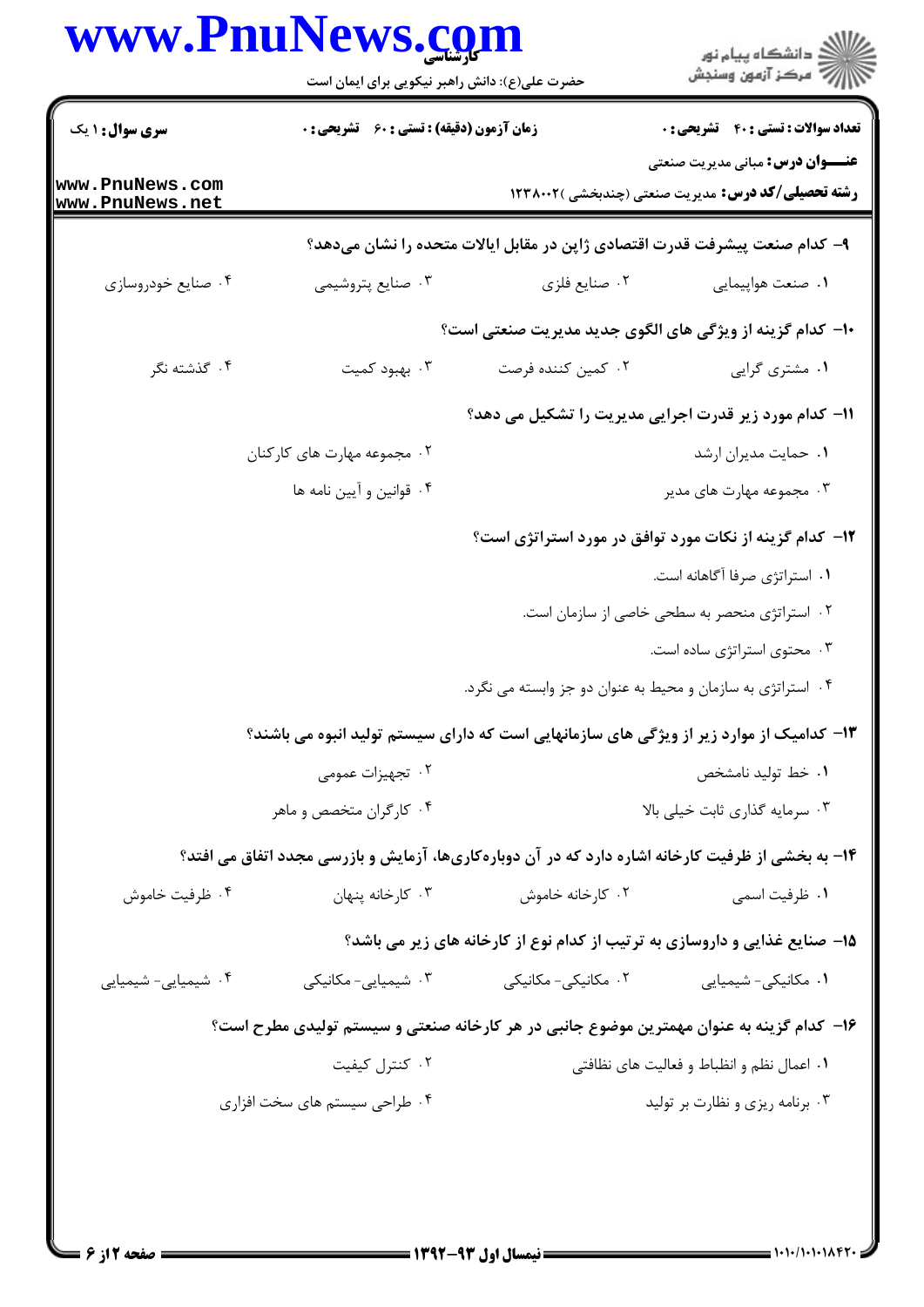|                                    | www.PnuNews.com<br>حضرت علی(ع): دانش راهبر نیکویی برای ایمان است                                  |                                                                                      | ڪ دانشڪاه پيام نور<br>ر∕ = مرڪز آزمون وسنڊش                                                          |
|------------------------------------|---------------------------------------------------------------------------------------------------|--------------------------------------------------------------------------------------|------------------------------------------------------------------------------------------------------|
| <b>سری سوال : ۱ یک</b>             | <b>زمان آزمون (دقیقه) : تستی : 60 ٪ تشریحی : 0</b>                                                |                                                                                      | <b>تعداد سوالات : تستی : 40 - تشریحی : 0</b>                                                         |
| www.PnuNews.com<br>www.PnuNews.net |                                                                                                   |                                                                                      | <b>عنـــوان درس:</b> مبانی مدیریت صنعتی<br><b>رشته تحصیلی/کد درس:</b> مدیریت صنعتی (چندبخشی )۱۲۳۸۰۰۲ |
|                                    |                                                                                                   | ۱۷- کدام گزینه براساس نظر آلفرد چندلر در مورد استراتژی و ساختار صحیح است؟            |                                                                                                      |
|                                    | ۰۲ استراتژی و ساختار مستقل از هم هستند .                                                          |                                                                                      | ۰۱ استراتژی از ساختار تبعیت می کند.                                                                  |
|                                    | ۰۴ استراتژی و ساختار از هم تبعیت می کنند.                                                         |                                                                                      | ۰۳ ساختار سازمانی از استراتژی تبعیت می کند.                                                          |
|                                    | ۱۸– این نوع ساختار در غالب گروه هایی که به وسیله اعضا مشترک با هم در ارتباط می باشند شکل می گیرد؟ |                                                                                      |                                                                                                      |
| ۰۴ ساختار وظیفه ای                 | ۰۳ ساختار شبکه ای                                                                                 | ۰۲ ساختار تیمی                                                                       | ٠١. سازمان حلقوى                                                                                     |
|                                    | ۱۹– در سازمان کیفیت کدام گزینه زیر در سطح اجرایی دارای بیشترین مسئولیت برای اجرای کیفیت می باشد؟  |                                                                                      |                                                                                                      |
|                                    | ۰۲ مدیر کنترل کیفیت                                                                               |                                                                                      | ۰۱ مدیران عالی                                                                                       |
|                                    | ۰۴ سرپرست عملیات                                                                                  |                                                                                      | ۰۳ گروههای بهبود کیفیت                                                                               |
|                                    |                                                                                                   | <b>۰۲-</b> تصمیمات روزمره اغلب بر طبق کدام مورد زیر اتخاذ می شوند؟                   |                                                                                                      |
|                                    | ۰۲ قوانين                                                                                         |                                                                                      | ٠١ صلاحديد مسئول مربوطه                                                                              |
|                                    | ۰۴ نظرات مدیران ارشد                                                                              |                                                                                      | ۰۳ به شرایط بستگی دارد.                                                                              |
|                                    |                                                                                                   | <b>۲۱</b> - در برنامهریزی تولید تأمین مقدار مواد و منابع همیشه به کدام صورت زیر است؟ |                                                                                                      |
|                                    | ۰۲ کمتر از نیاز برآورد شده                                                                        |                                                                                      | ۰۱ به اندازه نیاز برآورد شده                                                                         |
|                                    | ۰۴ اطلاعات كافي نيست.                                                                             |                                                                                      | ۰۳ بیش از نیاز برآورد شده                                                                            |
|                                    |                                                                                                   | ۲۲- همه موارد زیر از عوامل موثر در تعیین موجودی است به جز کدام گزینه؟                |                                                                                                      |
|                                    | ۰۲ پیش بینی قیمت آتی کالا                                                                         |                                                                                      | ۰۱ سرمایه شرکت                                                                                       |
|                                    | ۰۴ قوانین و مقررات                                                                                |                                                                                      | ۰۳ برنامه ریزی آینده سازمان                                                                          |
|                                    |                                                                                                   | <b>۲۳</b> - پیش بینی های قضاوتی در کدام شرایط زیر استفاده می شوند؟                   |                                                                                                      |
|                                    | ٢. سيستم اطلاعات مديريت كارا باشد.                                                                |                                                                                      | ۰۱ اطلاعات در دسترس باشد.                                                                            |
|                                    | ۰۴ اطلاعات ناقص و یا مبهم باشد.                                                                   |                                                                                      | ۰۳ سیستم اطلاعات مدیریت طراحی شود.                                                                   |
|                                    |                                                                                                   | ۲۴- کدام یک از انواع تکنولوژی های زیر از سرعت تغییر بسیار زیادی برخوردار است؟        |                                                                                                      |
|                                    | ۰۲ تکنولوژی های پزشک <i>ی</i>                                                                     |                                                                                      | ۰۱ تکنولوژی های خدماتی                                                                               |
|                                    | ۰۴ تکنولوژی های صنعتی                                                                             |                                                                                      | ۰۳ تکنولوژی های الکترونیکی                                                                           |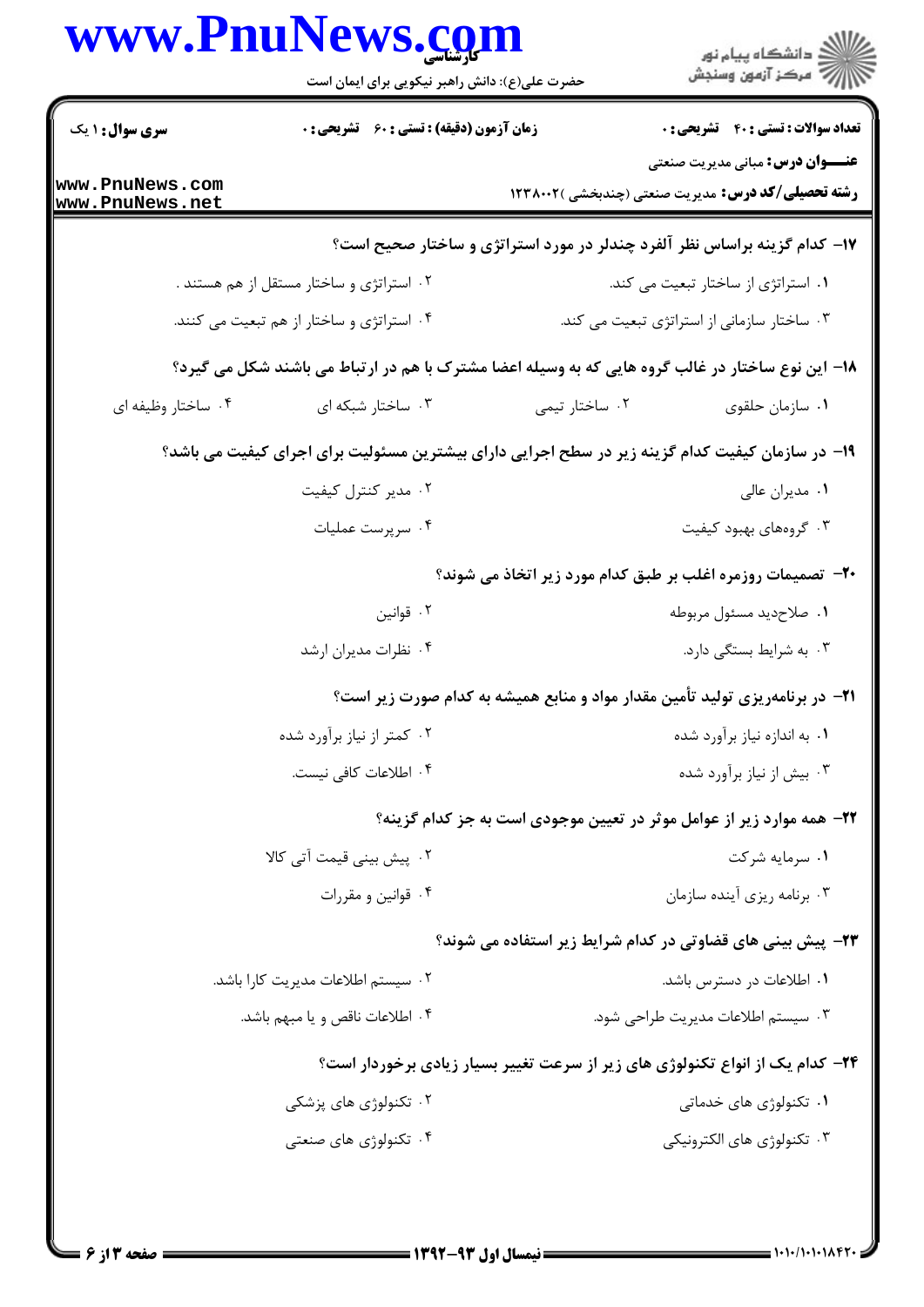## www.PnuNews.com

|                                    | www.PnuNews.com<br>حضرت علی(ع): دانش راهبر نیکویی برای ایمان است | ڪ دانشڪاه پيام نور<br><mark>ر</mark> ⊽ مرڪز آزمون وسنڊش                                              |
|------------------------------------|------------------------------------------------------------------|------------------------------------------------------------------------------------------------------|
| <b>سری سوال : ۱ یک</b>             | <b>زمان آزمون (دقیقه) : تستی : 60 ٪ تشریحی : 0</b>               | <b>تعداد سوالات : تستي : 40 - تشريحي : 0</b>                                                         |
| www.PnuNews.com<br>www.PnuNews.net |                                                                  | <b>عنـــوان درس:</b> مبانی مدیریت صنعتی<br><b>رشته تحصیلی/کد درس:</b> مدیریت صنعتی (چندبخشی )۱۲۳۸۰۰۲ |
|                                    |                                                                  | ۲۵– در رابطه با شبیه سازی کدام گزینه صحیح است؟                                                       |
|                                    |                                                                  | ۰۱ کاربرد روش های شبیه سازی معمولاً آسانتر از روشهای تحلیلی است.                                     |
|                                    |                                                                  | ۰۲ تعداد استفاده کنندگان از روش شبیه سازی کمتر از روشهای تحلیلی است.                                 |
|                                    |                                                                  | ۰۳ در همه موارد شبیه سازی تنها وسیله یافتن راه حل مسأله است.                                         |
|                                    |                                                                  | ۰۴ دستیابی به داده های شبیه سازی بسیار پر هزینه است.                                                 |
|                                    |                                                                  | ۲۶– درمورد مهارتهای کارآفرینان کدام گزینه بستر مهارت اقدام استراتژیک را فراهم می آورد؟               |
|                                    | ۰۲ سیاست های مدیریت                                              | ۰۱ تصمیمات استراتژیک                                                                                 |
|                                    | ۰۴ تخصص و دانش فنی مدیرییت                                       | ۰۳ برنامه ریزی استراتژیک                                                                             |
|                                    |                                                                  | 37- در رابطه با سخت افزار و نرم افزار تکنولوژی کدام عبارت زیر صحیح است؟                              |
|                                    | ۰۲ سخت افزار روح تکنولوژی را در بر می گیرد.                      | ۰۱ نرم افزار شامل امکانات و تجهیزات میشود.                                                           |
|                                    | ۰۴ سخت افزار شامل افراد متخصص میشود.                             | ۰۳ نرم افزار مدیریت و برنامهریزی تکنولوژی را به عهده دارد.                                           |
|                                    |                                                                  | ۲۸- تکنولوژی چه زمانی می تواند روند توسعه و پیشرفت صنعت را شتاب دهد؟                                 |
|                                    | ۰۲ زمانی که درون زا و بومی شود.                                  | <b>۱.</b> زمانی که به کار برده شود.                                                                  |
|                                    | ۰۴ زمانی که هزینه تولید را کاهش دهد.                             | ۰۳ زمانی که پیشرفته باشد.                                                                            |
|                                    |                                                                  | <b>۲۹</b> - کدام گزینه از معایب طراحی پروژه ای است؟                                                  |
|                                    | ۰۲ تعدد تصمیم گیری در سازمان                                     | ٠١ سيستم كنترلى ساده                                                                                 |
|                                    | ۰۴ نیاز به مدیری واحد برای همه پروژه ها                          | ۰۳ افزايش زمان مورد نياز                                                                             |
|                                    |                                                                  | <b>۳۰-</b> روش PERT بر اساس کدام یک از مدلهای زیر بنا شده است؟                                       |
|                                    | ۰۲ مدل های پژوهش عملیاتی                                         | ۰۱ مدل های شبیه سازی                                                                                 |
|                                    | ۰۴ مدل های ریاضی                                                 | ۰۳ مدل های اقتصادی                                                                                   |
|                                    |                                                                  | <b>۳۱</b> - در مدیریت پروژه کدام مورد زیر عمده ترین مراحل فعالیتها را دارا می باشد؟                  |
|                                    | ۰۲ کنترل و نظارت بر پروژه                                        | ۰۱ سازماندهی پروژه                                                                                   |
|                                    | ۰۴ بودجه بندی پروژه                                              | ۰۳ برنامه ریزی پروژه                                                                                 |
|                                    |                                                                  |                                                                                                      |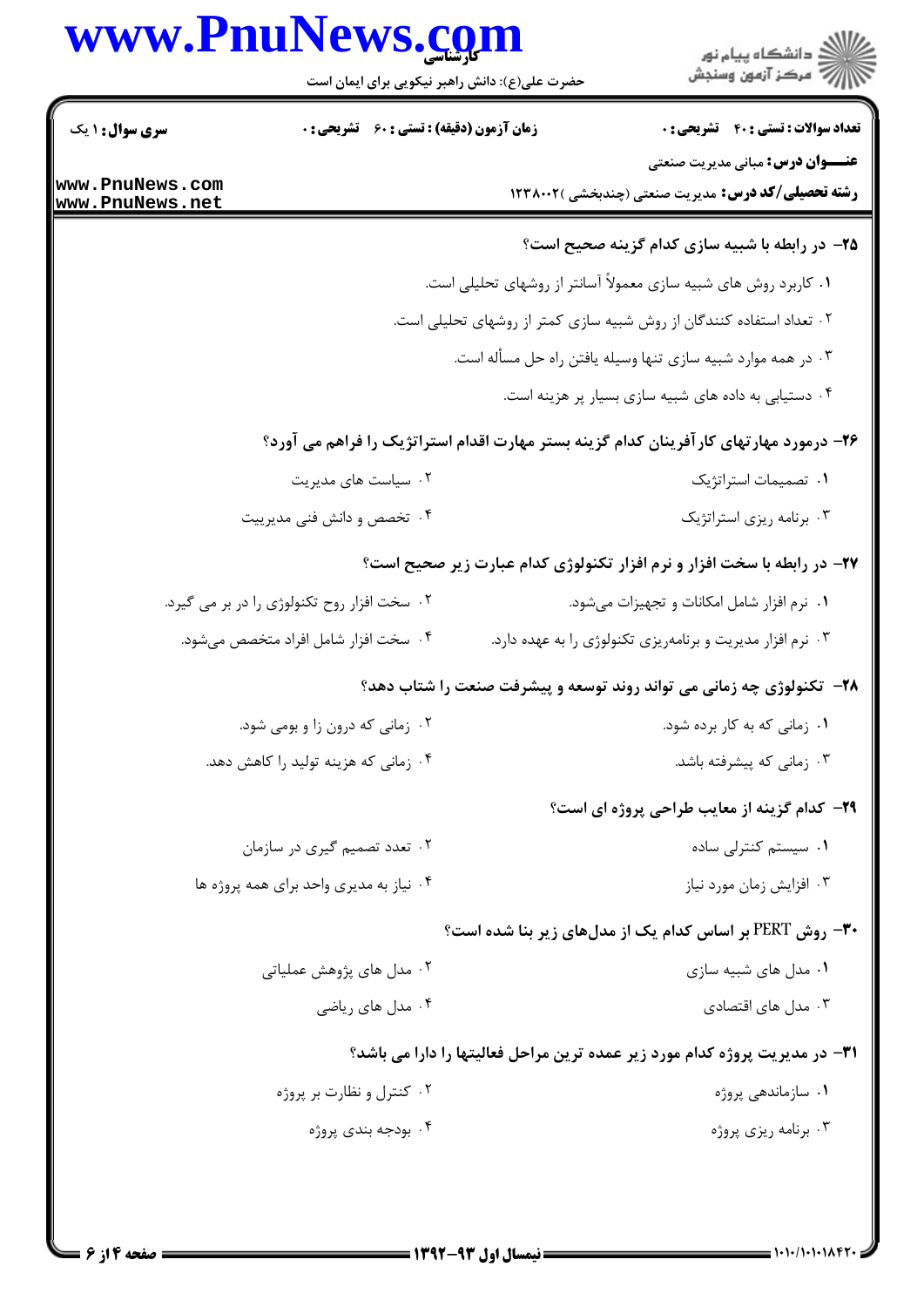|                                    | www.PnuNews.com<br>حضرت علی(ع): دانش راهبر نیکویی برای ایمان است                                         |                   | ِ<br>∭ دانشڪاه پيام نور<br>∭ مرڪز آزمون وسنڊش                                                        |
|------------------------------------|----------------------------------------------------------------------------------------------------------|-------------------|------------------------------------------------------------------------------------------------------|
| <b>سری سوال : ۱ یک</b>             | <b>زمان آزمون (دقیقه) : تستی : 60 ٪ تشریحی : 0</b>                                                       |                   | <b>تعداد سوالات : تستي : 40 ٪ تشريحي : 0</b>                                                         |
| www.PnuNews.com<br>www.PnuNews.net |                                                                                                          |                   | <b>عنـــوان درس:</b> مبانی مدیریت صنعتی<br><b>رشته تحصیلی/کد درس:</b> مدیریت صنعتی (چندبخشی )۱۲۳۸۰۰۲ |
|                                    |                                                                                                          |                   | <b>۳۲</b> – آخرین مرحله در روش CPM کدام است؟                                                         |
|                                    | ۰۲ ترسیم شبکه                                                                                            |                   | ۰۱ تعیین مسیر بحرانی                                                                                 |
|                                    | ۰۴ تهیهی لیست فعالیت ها                                                                                  |                   | ۰۳ برآورد هزینه فشرده برای هر فعالیت                                                                 |
|                                    |                                                                                                          |                   | ۳۳- تغییرات کوتاه مدت در بهره وری غالباً به کدام یک از عوامل زیر بستگی دارد؟                         |
|                                    | ۰۲ برنامه ریزی تحولی                                                                                     |                   | ۰۱ سرمایه در گردش                                                                                    |
|                                    | ۰۴ انگیزه پرسنل برای بهبود روش ها                                                                        |                   | ۰۳ تصمیم گیری مدیران ارشد                                                                            |
|                                    | ۳۴- این نوع کیفیت پس از تولید نهایی محصول و در زمان بکارگیری و استفاده محصول توسط مشتری مطرح می شود؟     |                   |                                                                                                      |
| ۰۴ کیفیت خدمات                     | ۰۳ کیفیت عملکردی                                                                                         | ٠٢ كيفيت طرح      | ٠١ كيفيت تطابق                                                                                       |
|                                    |                                                                                                          |                   | ۳۵- اهمیت مدیریت تولید و عملیات در چیست؟                                                             |
|                                    | ۰۲ کاهش هزینه ها                                                                                         |                   | ۰۱ خلق ارزش برای مشتری                                                                               |
|                                    | ۰۴ مديريت تكنولوژي                                                                                       |                   | ۰۳ تولید بهنگام                                                                                      |
|                                    | ۳۶- کارگران و کارمندان در هر صنعت میتوانند اتحادیه های زیر را جهت تأمین منافع خود ایجاد کنند به جز گزینه |                   |                                                                                                      |
| ۰۴ شورای اسلامی کار                | ۰۳ تعاونیهای مسکن                                                                                        | ۰۲ شورای عالی کار | ۰۱ اتحادیه کارگری                                                                                    |
|                                    |                                                                                                          |                   | ٣٧- بيشتر اعتصابها به چه علتي به وقوع مي پيوندد؟                                                     |
|                                    | ۰۲ تغییرات سیاسی                                                                                         |                   | ۰۱ تغییرات شرایط کاری                                                                                |
|                                    | ۰۴ تغییرات حقوق و دستمزد                                                                                 |                   | ۰۳ رفتار مديريت                                                                                      |
|                                    | ۳۸– در کدام مرحله از توسعه صنعتی شدن جوامع، کشورها به دنبال تولیدات مستمر و پایدار استراتژیکی هستند؟     |                   |                                                                                                      |
|                                    | ۰۲ مرحله خودکفایی                                                                                        |                   | ۰۱ مرحله تغییر                                                                                       |
|                                    | ۰۴ مرحله رشد و شتاب صنعتی                                                                                |                   | ۰۳ مرحله خود اتکایی                                                                                  |